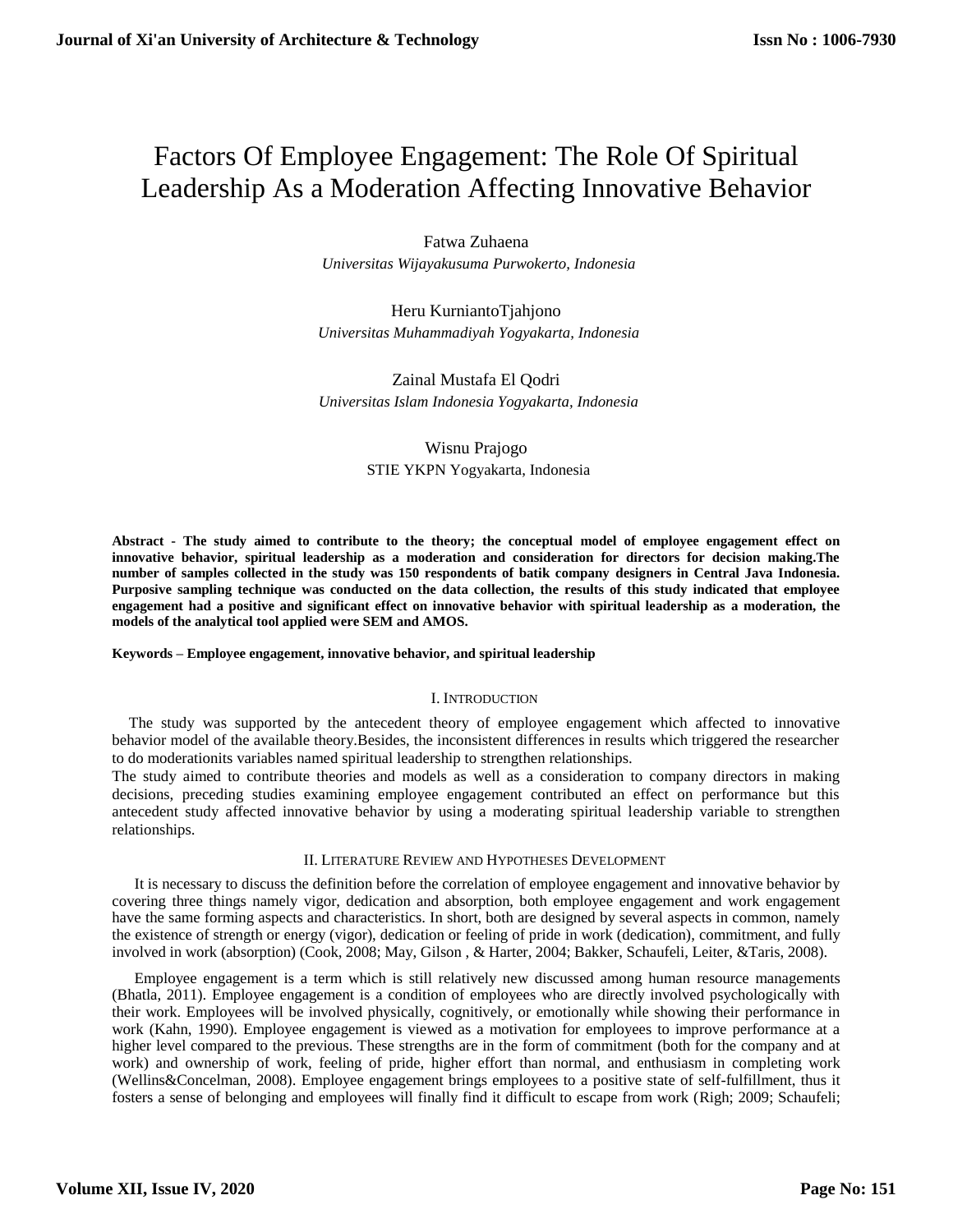Salanova; Gonzalez, & Bakker; 2011). Employees with high levels of engagement (employee involvement) are not only being able to do their work with great strength or energy, they will also feel proud and totally immersed in their work. Engagement is not just hard work, active in work, or high involvement in work, but engagement (involvement) sees the extent to which employees can fully put themselves into work (Albrecht, 2010; Schaufeli et al., 2009) . Employees with high engagement present positive behavior during work, thus whatever they do leads to the efforts to achieve company goals and success (Dicke; Holwerda; &Kontakos; 2007); The Institute for Employment, (Endres&Smoak; 2008; Kahn; 2010; Vazirani; 2007). Employees feel that their presence in the company is recognized, so they will give their best efforts to the company because they feel they have become part of the company. All they do is not as their way of showing themselves and getting praise from others, instead ofthey are very welcome in doing their work (Kahn, 2010; Perrin, 2003).

Based on the above definitions, the researcher concludes that employee engagement is a condition when employees are psychologically, physically, cognitively, and emotionally involved with their work, so that employees will give their best effort in completing work, and find it difficult to escape from work characterized by vigor, dedication, and absorption. The theory selected in this study in understanding an engagement was the theory of employee engagement according to Schaufeli and Bakker (2003) by emphasizing vigor, dedication, and absorption in. This theory was chosen because it was considered to have included a comprehensive and easily understood understanding. Besides, innovative behavior is the word innovative and cannot be separated from innovation concept. Getz, I., & Robinson, A.G. (2003) explained that innovative is an attitude which involves a series of processes. West (2002), King and Anderson (2003) describe innovative as a series of activities or businesses in facing work which involves new ways and ideas to complete their tasks. Luecke (2003) describes innovative as an introduction of something new or new methods of work which attempt to improve the preceding method.

Innovative behavior is closely related to innovation. Innovation and innovative behavior are social changes. The difference is only in emphasizing the characteristics of the change. Innovation emphasizes the characteristics of something that is observed as something new for individuals or society. Whereas, innovative behavior emphasizes the existence of a creative attitude so that there is a process of changing attitudes from traditional to modern, or from a stagnant attitude to innovative attitude. Someone who has innovative behavior is a person whose daily attitude is always thinking critically, trying to always make a change in his environment from traditional to modern, or from stagnant to innovative attitude and having benefit or added value. People who behave innovatively will always strive to make efforts to solve problems in different ways with the usual but more effective and efficient. According to (Inkeles, 2015), it interprets the process of modernization associated with innovative behavior as a process of changing people's lives, emphasized life changes due to innovative behavior of modernization followed by changes in attitudes, characteristics or lifestyles of individuals in society.

George and Zhou (2001), state that the characteristics of individuals who have innovative behavior are: 1) finding out new technologies, processes, techniques and new ideas, 2) producing creative ideas, 3) advancing and fighting for ideas to others, 4) researching and providing the resources needed to realize new ideas, 5) developing a mature plan and schedule to realize the new idea, and 6) being creative. Linking employee engagement and Innovative behavior, there are many previous empirical studies and published literature regarding these correlations. Human resource management experts state that employee engagement is the key to innovative behavior and competitiveness. Katz, D., & Kahn, R. (1978) have identified that not only involving and collaborating in organizations and having reliable behavior, employee engagement leads to innovative behavior where employees go beyond the role of individuals to collaborate with coworkers, give advice, improve the organization, and work to improve the position of the organization in the workplace. Paul Maku, Gichohi (2014), employee engagement assumes the role of workers for creativity and innovation in the workplace. They argue that Social Exchange Theory (SET) provides a theoretical basis for employees' involvement and creative behavior. According to SET, when employees are given value by empowerment and training, employees feel that they have a sense of belonging and they pay back the organization by showing their involvement in work.

The involving behavior of the employees motivates them to do more of their tasks and it yields a creativity and innovation in the organization. Besides, the employees involved are a source of creative performance and attract more talented people to the organization while the employees involved are responsible for an organization, arguing through their research in the company, employee engagement has a positive correlation with employee roles of innovative behavior which is directly related to work. According to Abraham (2012); Echols (2005) and Right (2009); employee engagement produces innovative behavior, along with better customer service, productivity, turnover, a dedicated workforce, a high sense of work commitment, willingness to give extra time to work, and pride in their work.

Employee engagement is one of the key antecedents of creativity and innovation (Langelaan; Bakker; Van Doornen; and Schaufeli, 2006), their research findings that focus on two major personality factors - neuroticism and extraversion reveal that the increased correlation between the two employees and their work triggers creativity and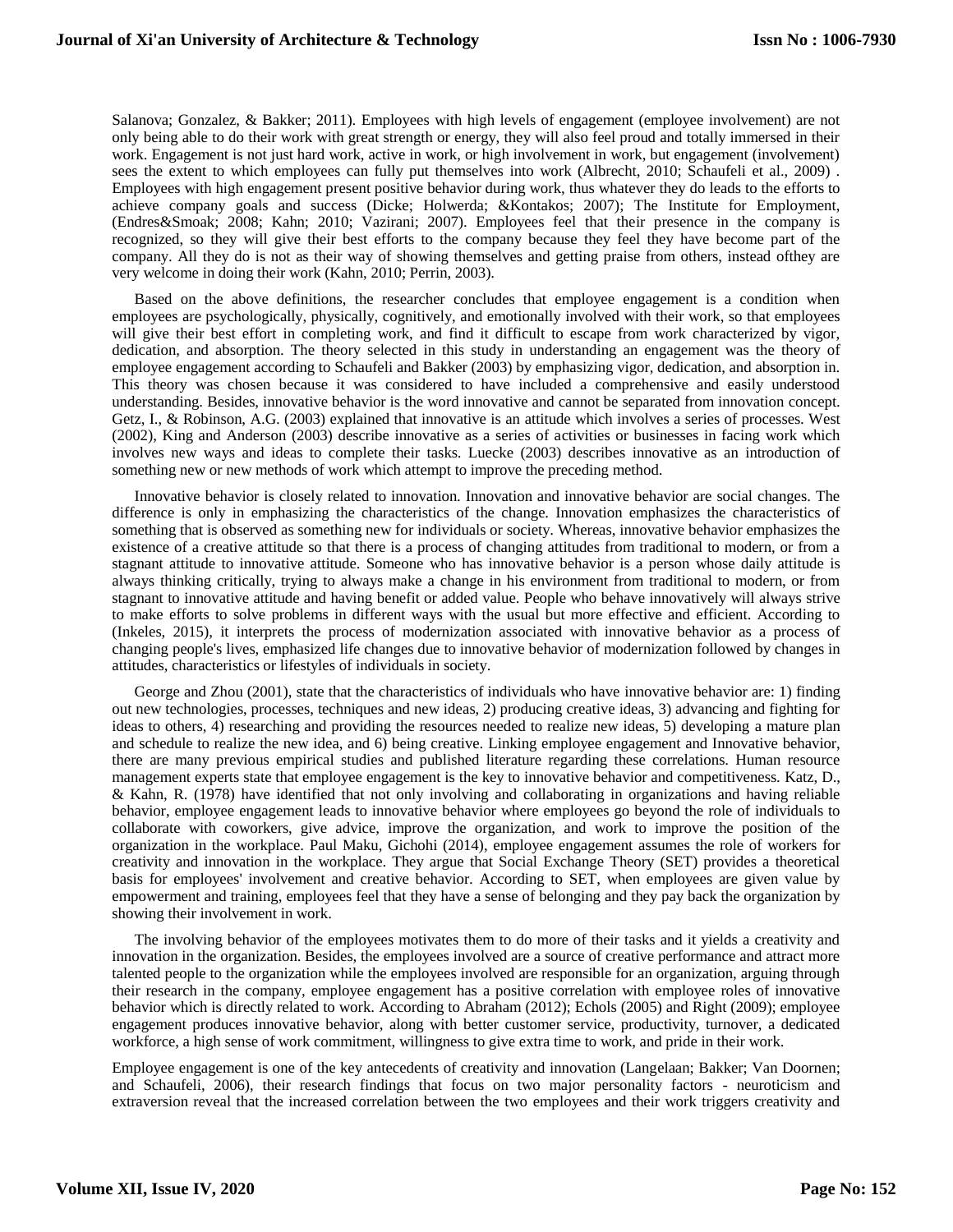innovation. Sundaray (2011) notes that engaged employees are very enthusiastic about their work and will often do maximally in their work resulting in creativity and innovation. Unsworth (2004) uses inductive methods to investigate the factors which affect employee engagement in innovative behavior, analyze the theory of component creativity (Amabile, 1983), he argues that employee engagement and innovative behavior are intentional actions and related to assignments. Mcewan (2012) reiterated in his research that creativity and innovation were the result of employee engagement and Employee engagement has a strategic role in increasing organizational outcomes in the form of positive behavior that benefits the organization (Trisninawati et al., 2017; Tusa'diah et al., 2017; Novianti et al., 2017; Zuhaena et al., 2018)

Organizations caring to human capital can verify the implementation of employee engagement through positive results obtained with the generation of innovative behavior, enabling predictions of employee turnover intentions, employee productivity, financial performance, customer satisfaction and so on (Richman, 2006; Getz & Robinson, 2003).

- H1: Vigor has a positive and significant effect on innovative behavior
- H2: Dedication has a positive and significant effect on innovative behavior
- H3: Absorption has a positive and significant effect on innovative behavior

Spiritual leadership in this study roles as a moderating correlation between employee engagement and innovative behavior. Spiritual leadership is defined as spiritual leadership, spiritual leadership according to Fry &Ph (2003) includes the task of creating a vision where members of the organization experience feelings of awaken in life, finding meaning and making things different, building a social culture/organization based on love altruistic where leaders and followers truly care each other, caring and respecting one another to generate membership, feeling understood and valued. Researchers use spiritual leadership instruments adopted by (Fry &Ph, 2003)

H4: Employee engagement affects innovative behavior with spiritual leadership as a moderating variable

# III. RESEARCH METHODS

The research techniques conducted in this study were identification, selection, and formulation of problems to the formulation of hypotheses and their correlation between theory and hypothesis testing. This study was a quantitative which examined the causality correlation between exogenous and endogenous variables. Exogenous variables in this study were vigor, dedication, and absorption. Endogenous variable was innovative behavior, while the moderating variable was spiritual leadership. The population in this study was in an area which met certain conditions related to research problems. Thus, designers of batik companies in Central Java Indonesia consisting of 4 593 populations were selected. The number of samples is 150 batik companies. Purposive sampling was carried out to select the sample in batik designers in Central Java, Indonesia.

This study obtained primary data from a questionnaire. The distribution of questionnaires was conducted by giving written answers to information on the research questionnaire list. It was done to respondents who had been selected according to certain criteria of the researcher of purposive sampling method..

#### *3.1 Variables and sizes with operational definitions*

Based on the above definition, a measurement tool was developed to measure aspects of vigor, dedication, and absorption called the Utrecht Work Engagement Scale (UWES) (Schaufeli& Bakker, 2004). Vigor (sincerity) was assessed from 6 questions which referred to high energy and endurance, willingness to try more, not easily tired and persistence in facing difficulties. Dedication was evaluated from 5 items of question which referred to the significance of work, feeling enthusiasm and pride in work, and inspired and challenged by his work. Absorption was measured from 6 question items which referred to the wholehearted and pleasure in working and found it difficult to escape from work so that time felt so quick and forgot everything around.

#### *3.2 Data analysis technique*

The analysis to evaluate models and hypotheses was AMOS program of Structural Equation Modeling (SEM)analysis. The first analysis was applied to test uni-dimensional. Indicators which formed a construct by considering the parameters obtained from goodness of fit. By applying a measurement model, convergence would be generated to test these indicators, whether it was valid in measuring what should be measured, and the significance of the indicator also needed to be tested, whether the indicators showed the same dimensions in forming latent variables. The next analysis applied was Structural Equation Modeling using the same stages, namely testing the parameters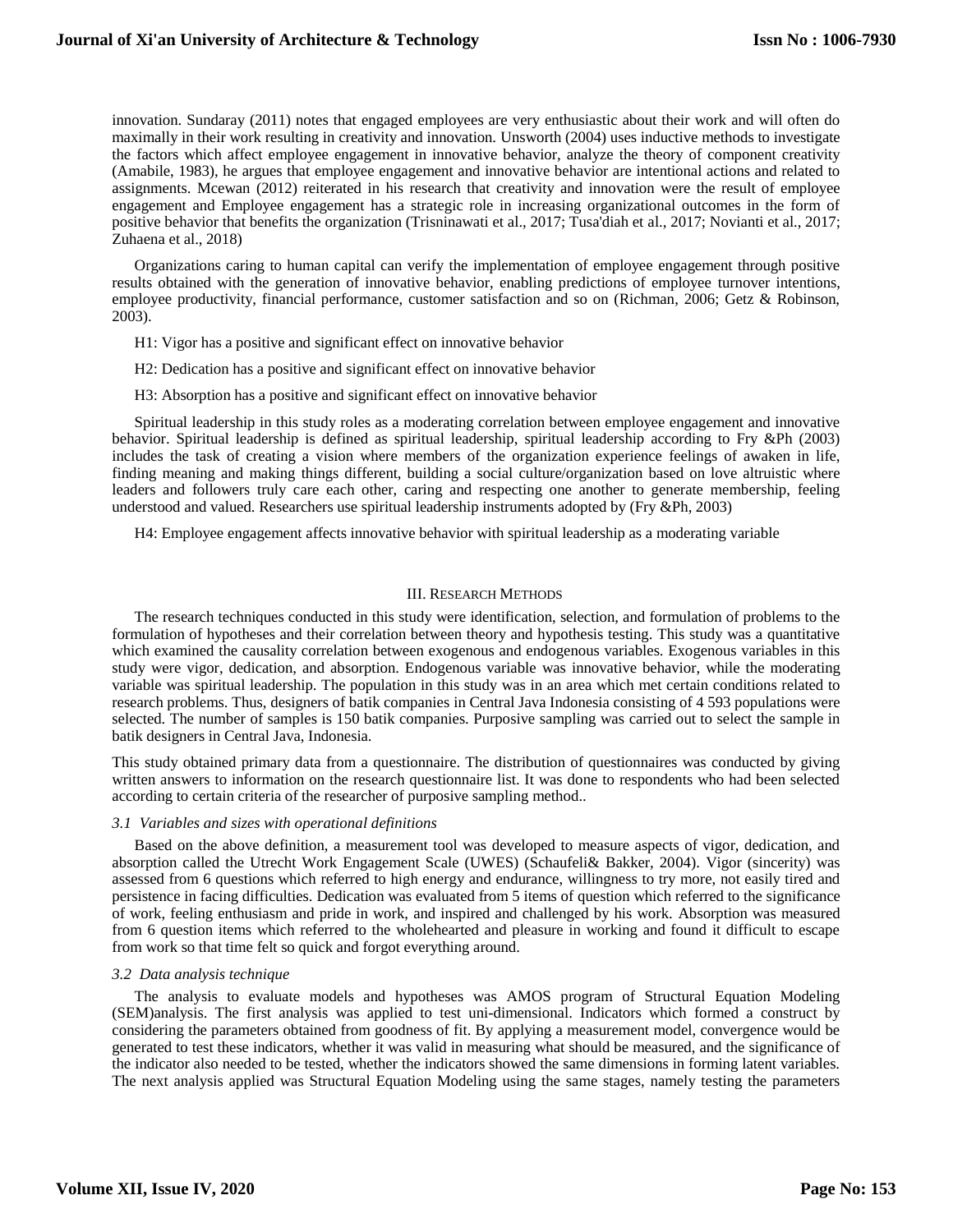produced by the goodness of fit and then directly testing the research hypothesis about the causality correlation developed in the model.

# IV. RESEARCH RESULTS

# *4.1 Data analysis*

Before conducting a statistical test, the first step was filtering the data. One of the assumptions of using parametric statistics was the assumption of multivariate normality. Multivariate normality is the assumption of all variables and all linear combinations of variables are normally distributed. If the assumptions are fulfilled, the residual value of the analysis is also normally distributed and independent, i.e. the difference between the predicted value and the actual value of the score or error will be distributed symmetrically around the mean value equal to zero. Therefore, one way to detect is to look at the value of skewness and kurtosis. The normality value can be seen from the value of skewness or the value of z compared to the critical value, namely for alpha 0.01, the critical value is  $\pm$  2.58 while the critical value of 0.05 is  $\pm$  1.96. The results of screening data in the Normality test presented that the skewness value did not exceed  $\pm 2.58$ , so it could be concluded that the data was normally distributed.

#### *4.2 Analysis of Confirmatory Factors*

Descriptive model of confirmatory factor is a model intended to describe the situation or concept through indicators based on strong theory (Hair Jr. et al., 1998). Through this analysis, it will obtain a variable which can confirm a factor. Based on the results of AMOS data processing, it could be seen that each dimension showed an indicator with a critical ratio value of  $c.r \ge 2.00$ . It meant that all indicators implemented in the correlation between exogenous variables were accepted. Standardized estimation results also discovered that all indicators obtained scores above the loading factor of 0.5.

# *4.3 Full model analysis of Structural Equation Modeling (SEM)*

The hypothesis testing in this study was assisted by AMOS Structural Equation Modeling (SEM) program. The results of Structural Equation Modeling (SEM) analysis in the full model illustrated the results of assumption tests in the development of Structural Equation Modeling (SEM). Confirmation results in the full model discovered good results which met the criteria of goodness of fit. The model structure was selected to describe the causality research model with tiered correlation. The test results described some goodness of fit as follows Table 1. Tests on the model suitability indicated that this model was appropriate or fit to the data used in the study. It could be viewed from the conformity index, namely: Chi-Square, Probability, CMIN/DF, GFI, AGFI, TLI, CFI and RMSEA, all of which were well received.

| Goodness of fit       | $Cut$ -off  | Result  | <b>Note</b>                                  |  |
|-----------------------|-------------|---------|----------------------------------------------|--|
| <i>Index</i>          | Value       | Model   |                                              |  |
| $\chi^2$ - Chi-Square | Expectation | 186,356 | $\chi^2$ with DF 183 is 215,563, so $\chi^2$ |  |
|                       | Small       |         | obtained 186,356 or smaller than             |  |
|                       |             |         | 215,563 (Good category)                      |  |
| Probability           | $\geq 0.05$ | 0,417   | Good                                         |  |
| <b>GFI</b>            | $\geq 0.90$ | 0,901   | Good                                         |  |
| AGFI                  | $\geq 0.90$ | 0,875   | Marginal                                     |  |
| <b>CFI</b>            | $\geq 0.95$ | 0,999   | Good                                         |  |
| TLI                   | $\geq 0.95$ | 0,998   | Good                                         |  |
| <b>NFI</b>            | $\geq 0.90$ | 0.931   | Good                                         |  |
| <b>CMIN/DF</b>        | $\leq 2.00$ | 1,018   | Good                                         |  |
| <b>RMSEA</b>          | $\leq 0.08$ | 0,011   | Good                                         |  |
| <b>RMR</b>            | $\leq 0.05$ | 0.022   | Good                                         |  |

#### Table 1. Feasibility Test of Innovative Behavior Model

# *4.3.1 <sup>2</sup> – Chi-Square Statistic*

One of the test tools to measure overall fit is the likelihood ratio Chi-square statistic. Chi-Square is very sensitive to the number of the sample selected. The model will be considered as good or satisfying if the Chi-Square score is low. The smaller  $\chi^2$  is, the better the model is accepted based on probability with a cut-off value of p> 0.05 or p> 0.10 (Huland, et al 1996 in Ferdinand, 2005). In this study the chi-square value obtained was 186.356 <215.563 and the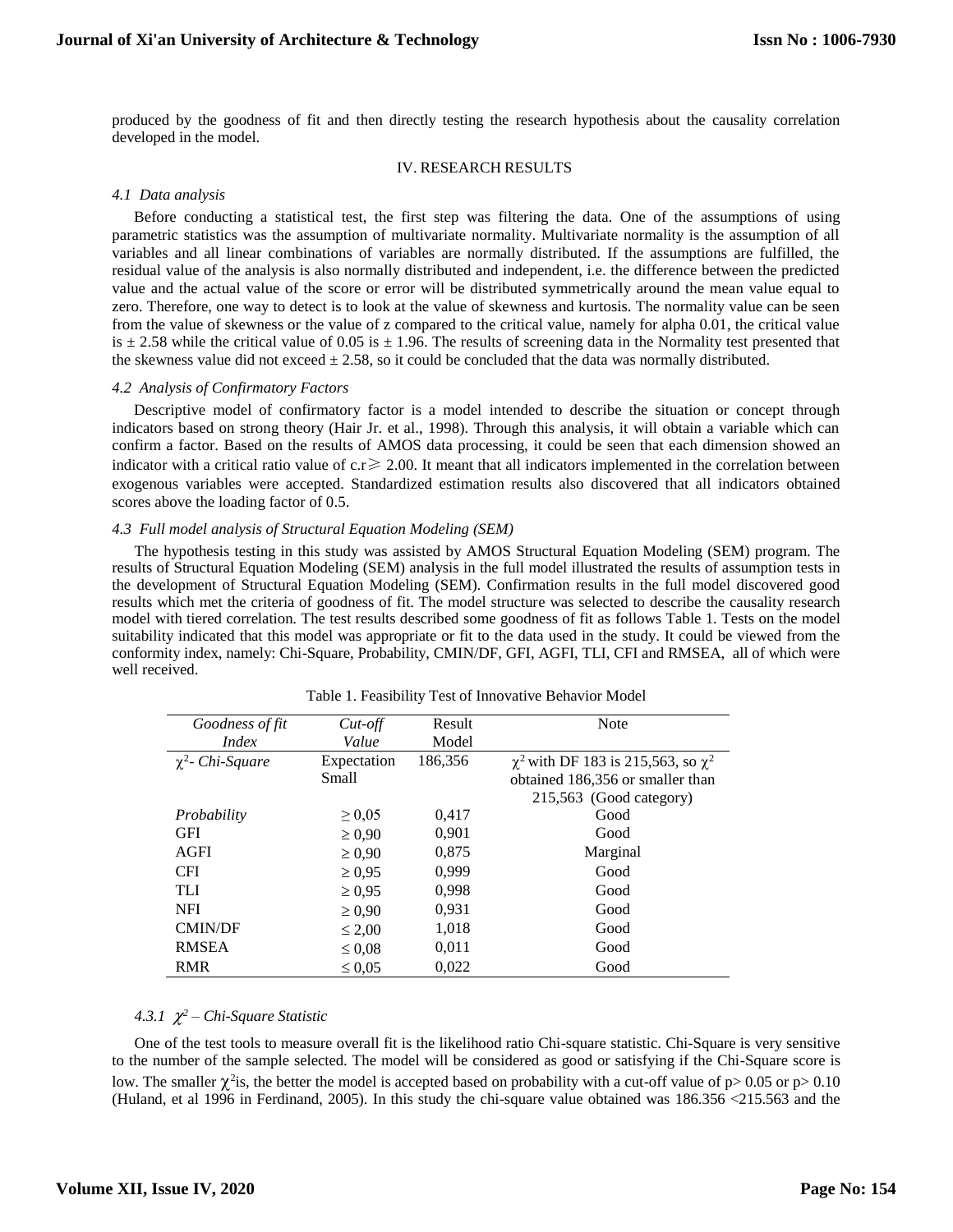value of  $p = 0.417$ , thus it could be concluded that the model in this study was very good fit because chi-square value was calculated smaller than the chi-square table and probability score  $0.417 > 0.050$ .

# *4.3.2 GFI - Goodness of Fit Index*

GFI is a non-statistical measurementwhich ranges between 0 (poor fit) to 1.0 (perfect fit). A high value in the index indicates a "better fit" and a model can be considered to be very good if the GFI value is more than or equal to 0.90. The value generated in this study was 0.901 so that it indicated a very good fitsince 0.901> 0.90.

# *4.3.3 AGFI-Adjusted Goodness-of Fit Index*

AGFI is a criterion which considers the weighted proportion of variance in a sample covariance matrix. The recommended level of acceptance is if AGFI value obtains equal or greater than 0.90. The value of 0.95 can be interpreted as a good overall model fit level while the magnitude of the value between 0.90 - 0.95 indicates that adequate fit level. The value generated in this study was 0.875, thus it did not include into good overall model fit, since  $0.875 < 0.90$ 

# *4.3.4 CFI- Comparative Fit Index*

The magnitude of this index is in the range of 0 (poor fit) up to 1.0 (perfect fit). Values which are higher or equal to 0.95 identify the highest level of fit or a very good fit (Arbuckle 1997, in Ferdinand, 2005). The CFI value generated in this study was 0.999 so it was categorized as a very good fit, since CFI> 0.95.

# *4.3.5 TLI - Tucker Lewis Index*

TLI is an alternative incremental fit index which compares a tested model and a baseline model (Baumgartner & Homburg (1996) in Ferdinand, 2005).A very close to 1 or more than 0.95 Valuesindicate a very good fit (Arbucle 1997 in Ferdinand , 2005). The TLI value generated in this study was 0.998 so it was categorized as including a very good fit, since TLI> 0.95.

# *4.3.6 NFI-Normed Fit Index*

Normed Fit Index (NFI) is a comparison between the proposed model and the null model. The recommended value of NFI is > 0.90. The NFI value generated in this study was 0.931 so it was defined as a very good fit, since NFI  $was > 0.90$ .

# *4.3.7 CMIN / DF - The Minimum Sample Discrepancy Function*

CMIN/DF is one of the indicators to measure the level of fit of a model (Ferdinand, 2005). In this case CMIN/DF is nothing but Chi-square statistics,  $\chi^2$  divided by DF so that it is called  $\chi^2$  relative. Relative  $\chi^2$  values less than 2.0 or less than 3.0 are indicative of acceptable fit between the model and data (Arbuckle 1997, in Ferdinand, 2005). The CMIN / DF value of this study model was 1.018. Thus this model includes a very good fit, because the value of CMIN /  $DF = 1.018 < 2.0$ .

#### *4.3.8 RMSEA - The Root Mean Square Error of Approximation*

RMSEA is another test tool which determine goodness-of-fit expected if the model is estimated in the population (Hair, et al 1995 in Ferdinand, 2005), smaller or equal RMSEA values to 0.08 is consideration to be accepted in close fit of the model based on degrees of freedom (Borwne&Cudeck, 1993 in Ferdinand, 2005). RMSEA value obtained in this study was 0.011. Thus, this model was considered as a very good fitsince RMSEA value was  $0.011 \leq 0.08$ . see on Figure 1.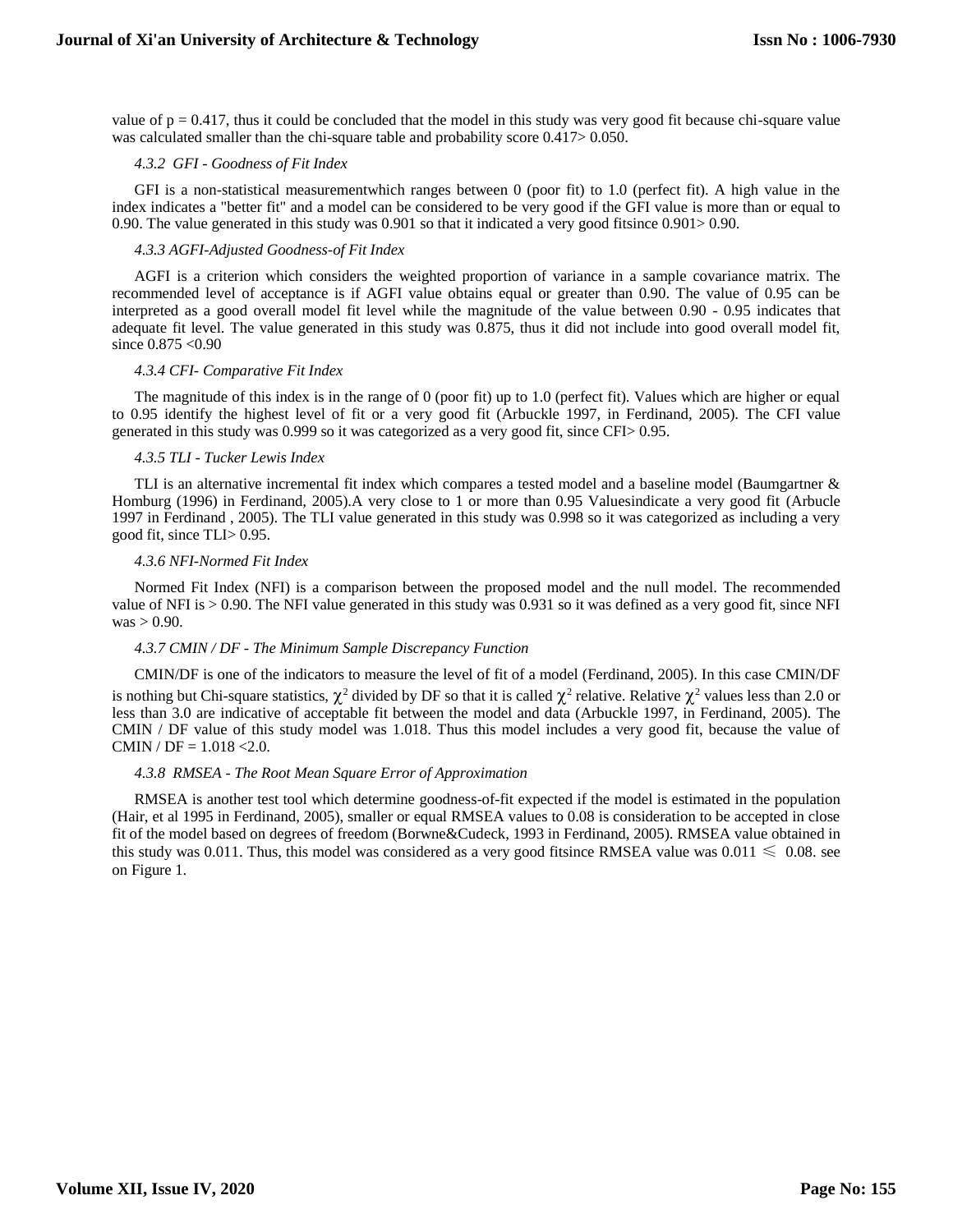

Figure 1. Confirmatory Factor Analysis Model Innovative Behaviour

| <b>Direction of</b> |             | <b>Beforemoderating variable:</b> |              | After the moderating variable |              |
|---------------------|-------------|-----------------------------------|--------------|-------------------------------|--------------|
| <b>Influence</b>    |             |                                   |              |                               |              |
|                     |             | KoefisienRegresi                  | Signifikansi | KoefisienRegresi              | Signifikansi |
| X1                  | Y           | 0,347                             | 0,003        | 0,123                         | 0,413        |
| X2                  | Y           | 0.319                             | 0,016        | 0,002                         | 0.984        |
| X <sub>3</sub>      | Y           | 0,219                             | 0,021        | 0,214                         | 0,036        |
| M                   | Y           |                                   |              | $-0,420$                      | 0,000        |
| $\mathbf{I}_1$      |             | ۰                                 | -            | 0,374                         | 0.249        |
| 1 <sub>2</sub>      |             |                                   |              | 0,523                         | 0,025        |
| $I_3$               | $\mathbf v$ | -                                 |              | $-0,003$                      | 0,990        |

Tabel 2. Combined Table before and After the Moderation Variable

From the Table 2 above the research findings show that:

Before moderation:

- 1. Vigor has a significant and positive effect on innovative behavior.
- 2. Dedication has a significant and positive effect on innovative behavior.
- 3. Absorption has a significant and positive effect on innovative behavior.
- 4.  $R2 = 65.5$

After the moderating variable:

1. Vigor does not affect innovative behavior and spiritual leadership does not strengthen vigor's relationship with innovative behavior.